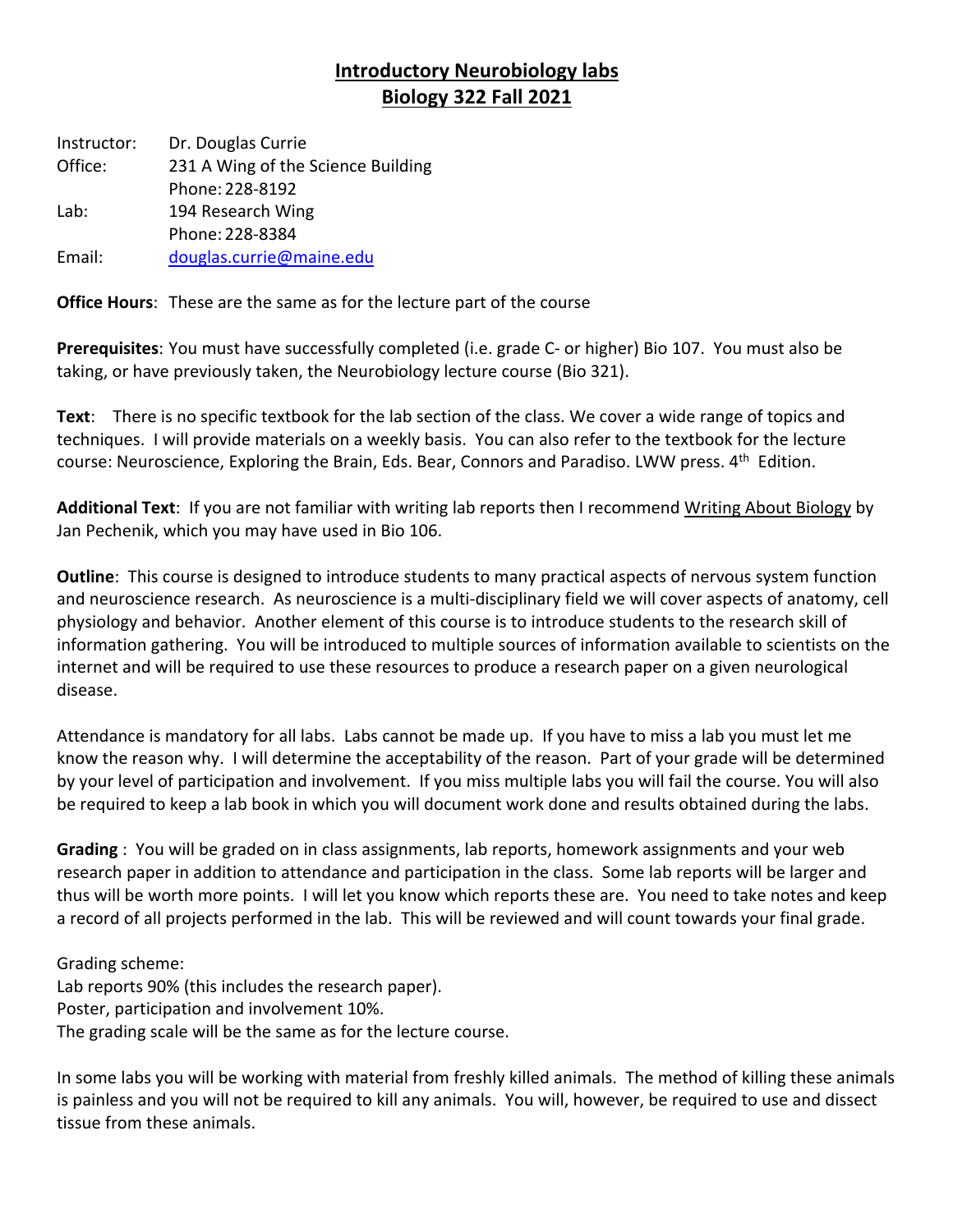Keep good, comprehensive notes of what you are doing, why you are doing it and clearly record the data you acquired in your lab book.

 Equipment is delicate, expensive and limited in supply. Please use it carefully as your work and the work of others is dependent on its proper function.

## **Lab Safety Policy**

- 1. Be sure and label everything at your work station.
- 2. Do not pipette anything by mouth in this lab.
- 3. Do not bring any food or beverages to your work area. If you want to take a break and have a soda, go out in the hall.
- 4. If you are not sure about a procedure, ask me!
- 5. Pay attention to specific instructions given at the beginning of each lab.
- 6. Keep your work area clean while you work once you are finished with a piece of glassware, or a pipette, place them in the appropriate containers. Glassware goes in the plastic pan next to the sink – remove any label tape and rinse with tap water, then leave it in the pan. Pipettes go into the pipette soaker which is to the right of the sink – remove any tape, lift the basket so its upper lip is above the container and place the pipette in the basket with its tip up.
- 7. If you are doing any dissection wear gloves and wash your hands when you are finished.
- 8. Keep all extraneous material, e.g. coats, books etc. off of the lab bench.
- 9. Leave you work area as you found it.

## **Introductory Neurobiology 322 labs Schedule Fall 2021**

My office hours are the same as for the lecture course.

| Sept 1  | No lab                                                                                                               |
|---------|----------------------------------------------------------------------------------------------------------------------|
| Sept 8  | Structure of the nervous system: Anatomy and microscopy<br>Introduction to the World Wide Web as a research resource |
| Sept 15 | Neurotoxicology and Behavior: Planaria lab                                                                           |
| Sept 22 | Introduction to intracellular recording: NerveWorks 1                                                                |
| Sept 29 | Sensory neuron function- Two pin discrimination OR<br>Bioinformatics: Allen Institute neuron analysis                |
| Oct 6   | Introduction to information mining-Library visit. Ion channel diseases tutorial;<br>Catch neurological disease.      |
| Oct 13  | Drosophila toxicology and disease models. Arsenic and neuron development.<br>Disease research                        |